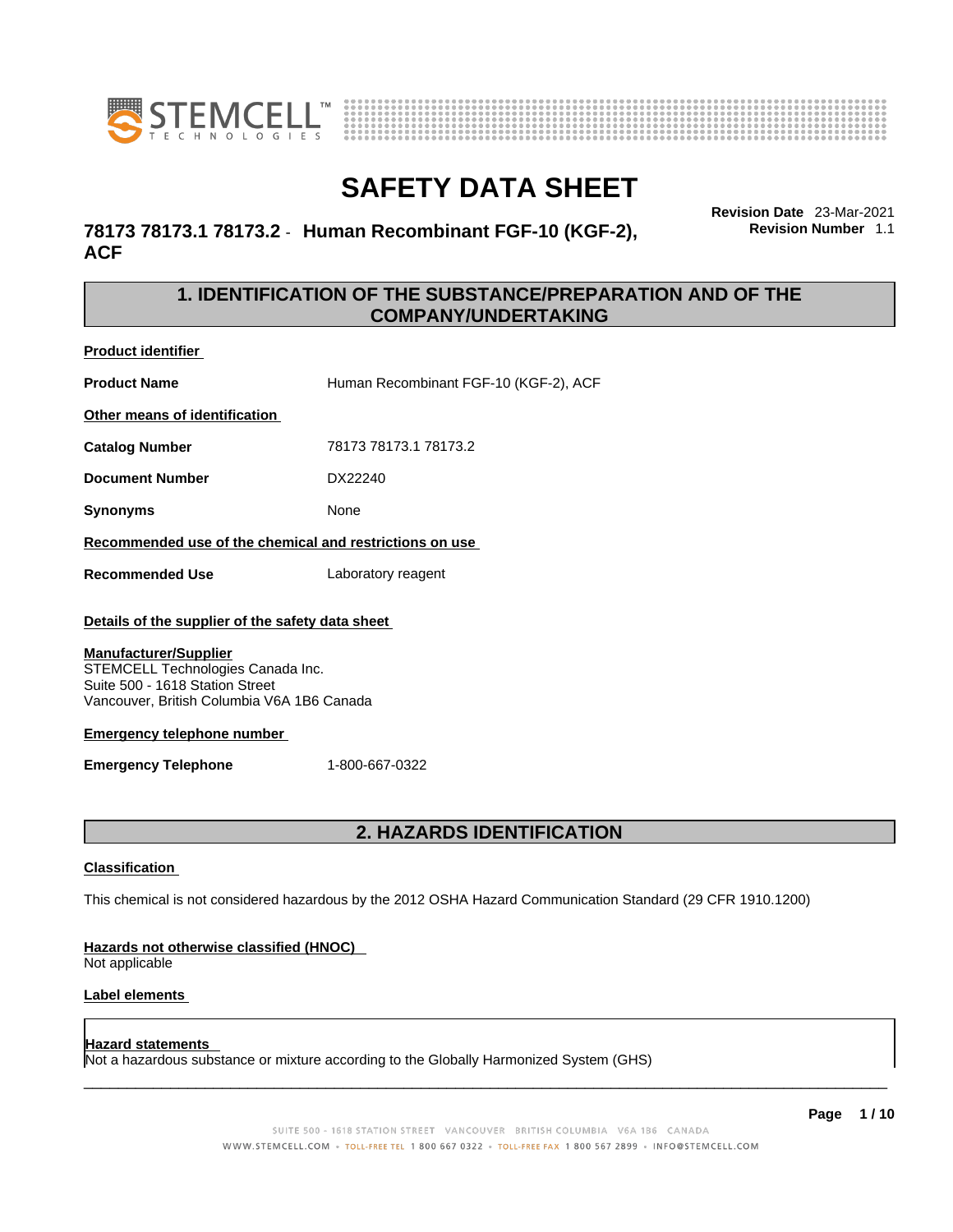



## \_\_\_\_\_\_\_\_\_\_\_\_\_\_\_\_\_\_\_\_\_\_\_\_\_\_\_\_\_\_\_\_\_\_\_\_\_\_\_\_\_\_\_\_\_\_\_\_\_\_\_\_\_\_\_\_\_\_\_\_\_\_\_\_\_\_\_\_\_\_\_\_\_\_\_\_\_\_\_\_\_\_\_\_\_\_\_\_\_\_\_\_\_ **Revision Date** 23-Mar-2021 **78173 78173.1 78173.2** - **Human Recombinant FGF-10 (KGF-2), ACF**

The product contains no substances which at their given concentration, are considered to be hazardous to health.

**Appearance** No information available **Physical state** Solid **Odor No data available** 

**Revision Number** 1.1

**Other Information** 

Not applicable

**Unknown acute toxicity** 0 % of the mixture consists of ingredient(s) of unknown toxicity

0 % of the mixture consists of ingredient(s) of unknown acute oral toxicity

0 % of the mixture consists of ingredient(s) of unknown acute dermal toxicity

0 % of the mixture consists of ingredient(s) of unknown acute inhalation toxicity (gas)

0 % of the mixture consists of ingredient(s) of unknown acute inhalation toxicity (vapor)

0 % of the mixture consists of ingredient(s) of unknown acute inhalation toxicity (dust/mist)

### **3. COMPOSITION/INFORMATION ON INGREDIENTS**

#### **Substance**

Not a hazardous substance or mixture according to the Globally Harmonized System (GHS)

\*The exact percentage (concentration) of composition has been withheld as a trade secret.

### **4. FIRST AID MEASURES**

### **Description of first aid measures**

| <b>Inhalation</b>   | Remove to fresh air.                                                                                                    |
|---------------------|-------------------------------------------------------------------------------------------------------------------------|
| Eye contact         | Rinse thoroughly with plenty of water for at least 15 minutes, lifting lower and upper eyelids.<br>Consult a physician. |
| <b>Skin contact</b> | Wash skin with soap and water.                                                                                          |
| Ingestion           | Clean mouth with water and drink afterwards plenty of water.                                                            |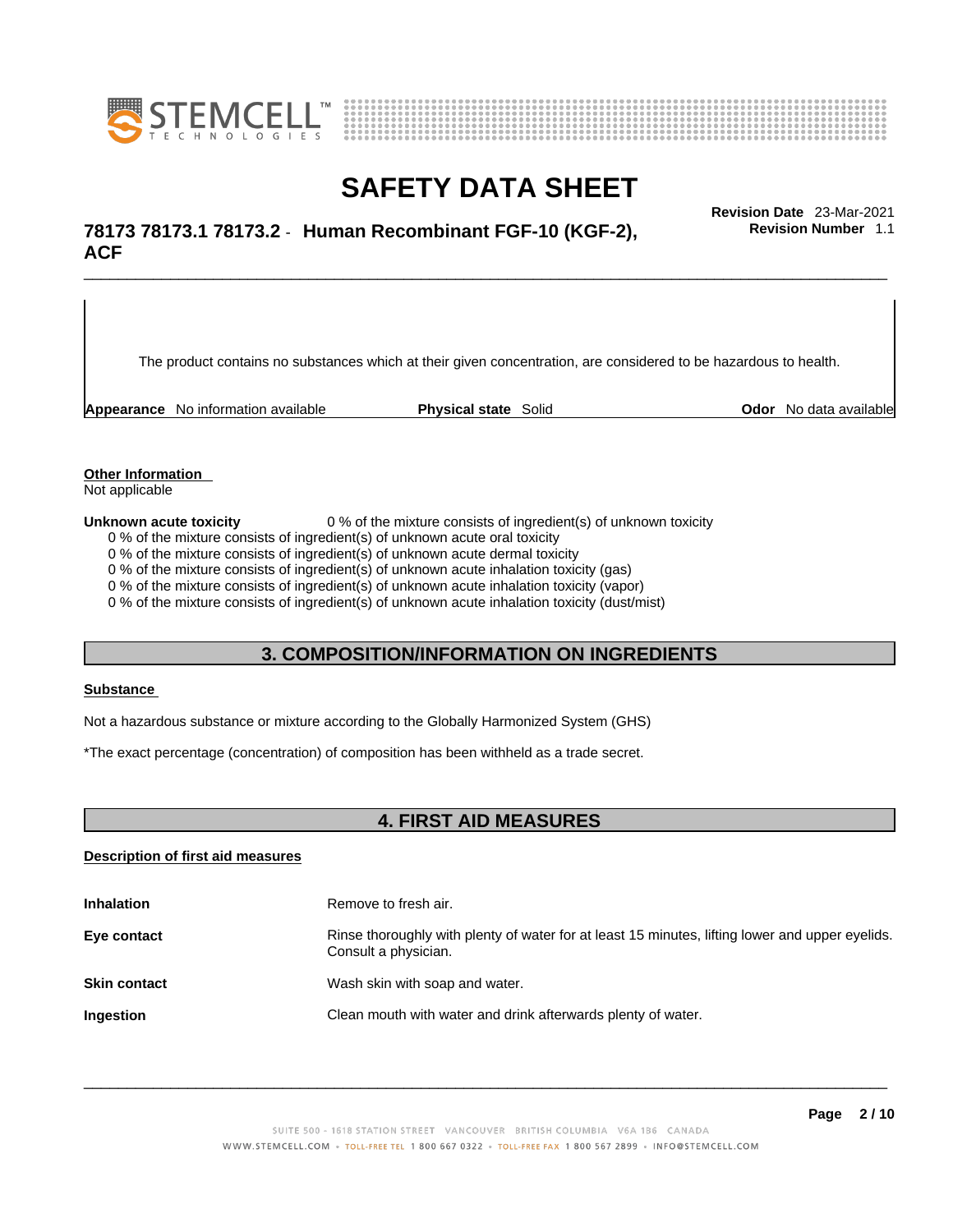



## \_\_\_\_\_\_\_\_\_\_\_\_\_\_\_\_\_\_\_\_\_\_\_\_\_\_\_\_\_\_\_\_\_\_\_\_\_\_\_\_\_\_\_\_\_\_\_\_\_\_\_\_\_\_\_\_\_\_\_\_\_\_\_\_\_\_\_\_\_\_\_\_\_\_\_\_\_\_\_\_\_\_\_\_\_\_\_\_\_\_\_\_\_ **Revision Date** 23-Mar-2021 **78173 78173.1 78173.2** - **Human Recombinant FGF-10 (KGF-2), ACF**

**Revision Number** 1.1

| Most important symptoms and effects, both acute and delayed                                                      |                                                                                                                                       |  |
|------------------------------------------------------------------------------------------------------------------|---------------------------------------------------------------------------------------------------------------------------------------|--|
| <b>Symptoms</b>                                                                                                  | No information available.                                                                                                             |  |
| Indication of any immediate medical attention and special treatment needed                                       |                                                                                                                                       |  |
| Note to physicians                                                                                               | Treat symptomatically.                                                                                                                |  |
| <b>5. FIRE-FIGHTING MEASURES</b>                                                                                 |                                                                                                                                       |  |
|                                                                                                                  |                                                                                                                                       |  |
| <b>Suitable Extinguishing Media</b>                                                                              | Use extinguishing measures that are appropriate to local circumstances and the<br>surrounding environment.                            |  |
| Unsuitable extinguishing media                                                                                   | CAUTION: Use of water spray when fighting fire may be inefficient.                                                                    |  |
| Specific hazards arising from the<br>chemical                                                                    | No information available.                                                                                                             |  |
| <b>Explosion data</b><br><b>Sensitivity to Mechanical Impact None.</b><br><b>Sensitivity to Static Discharge</b> | None.                                                                                                                                 |  |
| Special protective equipment for<br>fire-fighters                                                                | Firefighters should wear self-contained breathing apparatus and full firefighting turnout<br>gear. Use personal protection equipment. |  |

### **6. ACCIDENTAL RELEASE MEASURES**

**Personal precautions, protective equipment and emergency procedures**

| <b>Personal precautions</b>                          | Ensure adequate ventilation.                                                         |  |
|------------------------------------------------------|--------------------------------------------------------------------------------------|--|
|                                                      |                                                                                      |  |
| <b>Environmental precautions</b>                     |                                                                                      |  |
| <b>Environmental precautions</b>                     | See Section 12 for additional Ecological Information.                                |  |
| Methods and material for containment and cleaning up |                                                                                      |  |
| <b>Methods for containment</b>                       | Prevent further leakage or spillage if safe to do so.                                |  |
| Methods for cleaning up                              | Pick up and transfer to properly labeled containers.                                 |  |
| <b>Prevention of secondary hazards</b>               | Clean contaminated objects and areas thoroughly observing environmental regulations. |  |
|                                                      |                                                                                      |  |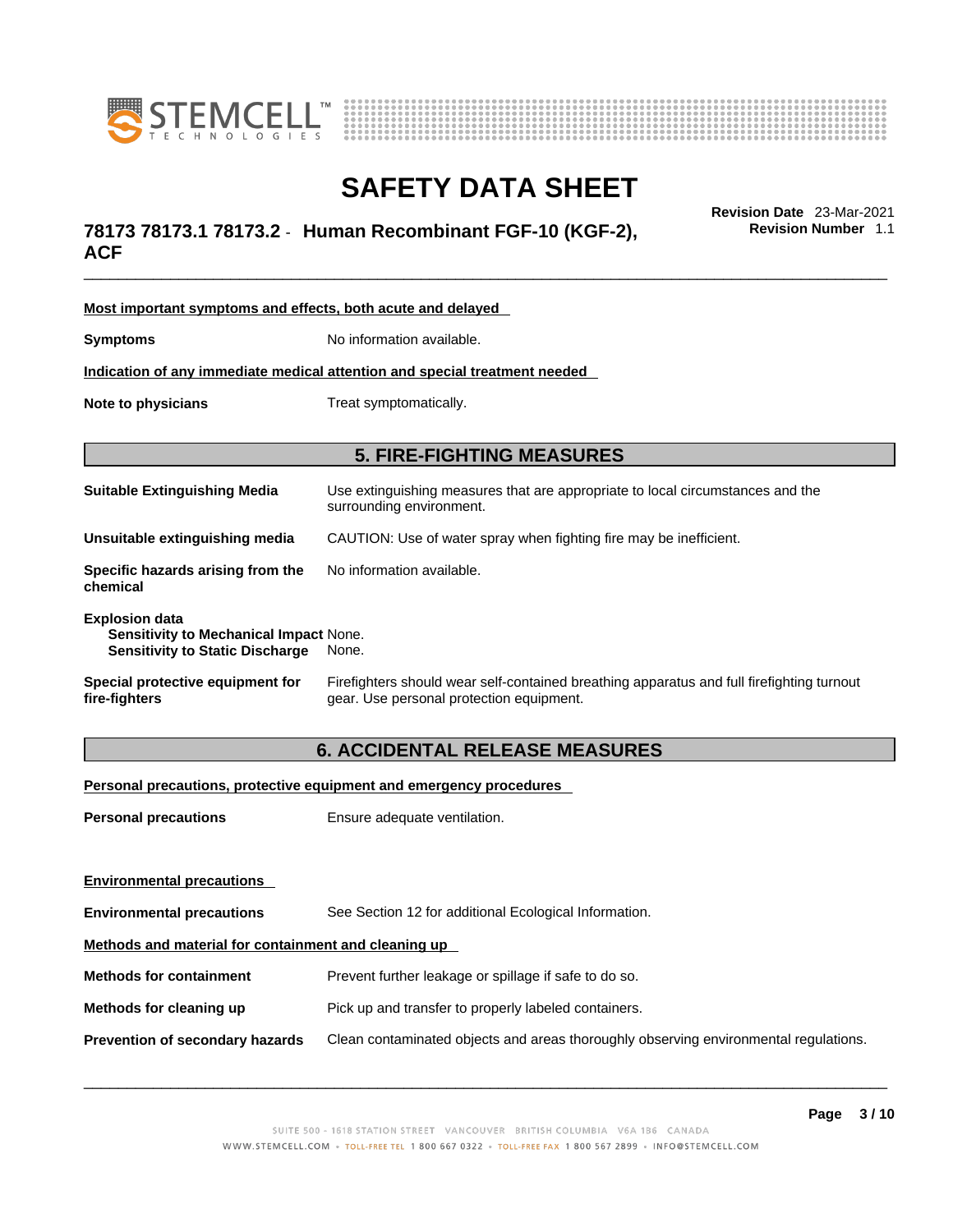



## \_\_\_\_\_\_\_\_\_\_\_\_\_\_\_\_\_\_\_\_\_\_\_\_\_\_\_\_\_\_\_\_\_\_\_\_\_\_\_\_\_\_\_\_\_\_\_\_\_\_\_\_\_\_\_\_\_\_\_\_\_\_\_\_\_\_\_\_\_\_\_\_\_\_\_\_\_\_\_\_\_\_\_\_\_\_\_\_\_\_\_\_\_ **Revision Date** 23-Mar-2021 **78173 78173.1 78173.2** - **Human Recombinant FGF-10 (KGF-2), ACF**

**Revision Number** 1.1

### **7. HANDLING AND STORAGE**

**Precautions for safe handling**

**Advice on safe handling** Handle in accordance with good industrial hygiene and safety practice.

### **Conditions for safe storage, including any incompatibilities**

**Storage Conditions** Store in accordance with information listed on the Product Information Sheet (PIS).

### **8. EXPOSURE CONTROLS/PERSONAL PROTECTION**

#### **Control parameters**

**Exposure Limits** The following ingredients are the only ingredients of the product above the cut-off level (or level that contributes to the hazard classification of the mixture) which have an exposure limit applicable in the region for which this safety data sheet is intended or other recommended limit. At this time, the other relevant constituents have no known exposure limits from the sources listed here.

### **Appropriate engineering controls**

| <b>Engineering controls</b> | Showers              |  |
|-----------------------------|----------------------|--|
|                             | Eyewash stations     |  |
|                             | Ventilation systems. |  |

| Individual protection measures, such as personal protective equipment   |                                                                                                                                                                             |  |
|-------------------------------------------------------------------------|-----------------------------------------------------------------------------------------------------------------------------------------------------------------------------|--|
| <b>Eye/face protection</b><br>No special protective equipment required. |                                                                                                                                                                             |  |
|                                                                         |                                                                                                                                                                             |  |
| Skin and body protection                                                | No special protective equipment required.                                                                                                                                   |  |
| <b>Respiratory protection</b>                                           | No protective equipment is needed under normal use conditions. If exposure limits are<br>exceeded or irritation is experienced, ventilation and evacuation may be required. |  |
| <b>General hygiene considerations</b>                                   | Handle in accordance with good industrial hygiene and safety practice.                                                                                                      |  |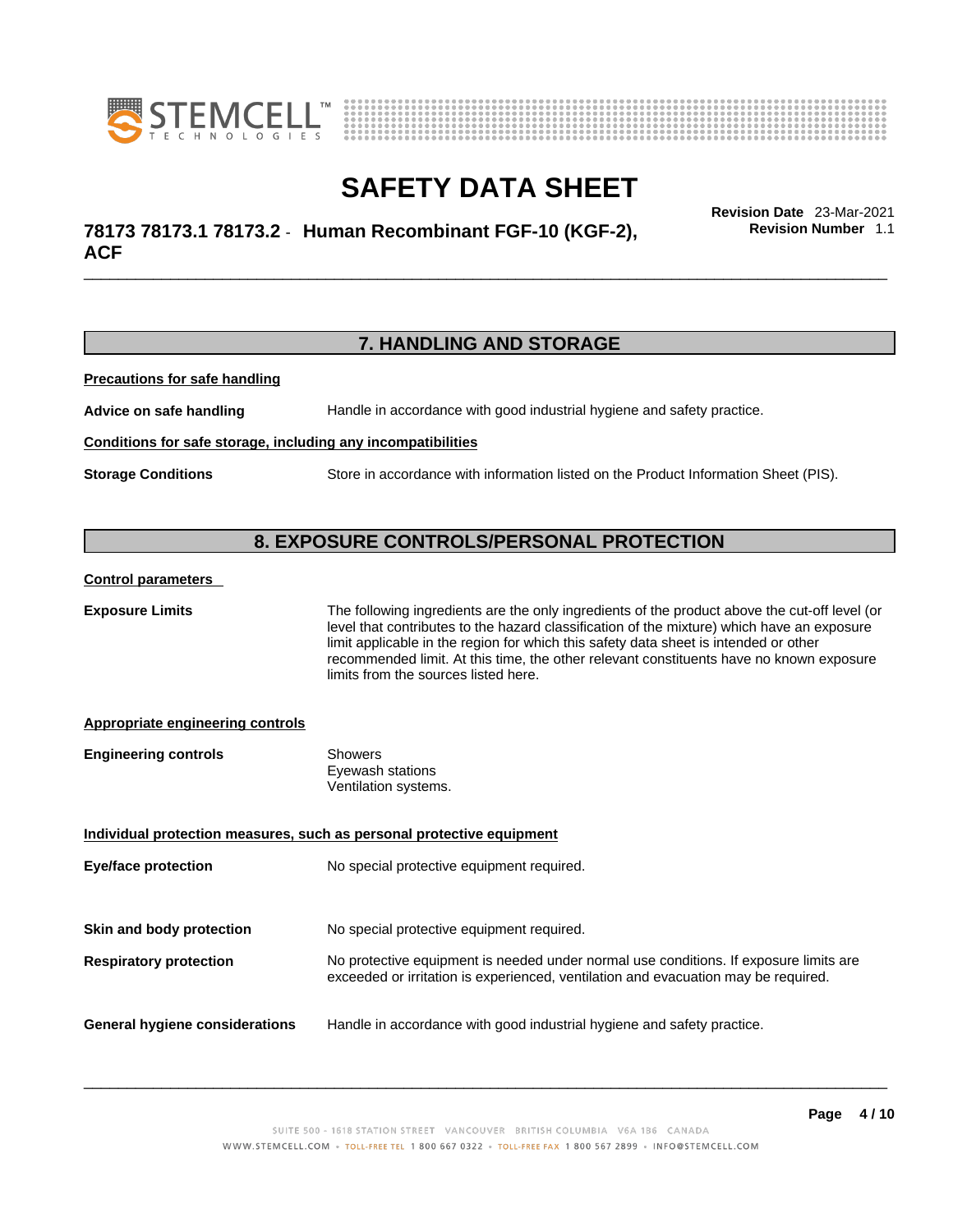



## \_\_\_\_\_\_\_\_\_\_\_\_\_\_\_\_\_\_\_\_\_\_\_\_\_\_\_\_\_\_\_\_\_\_\_\_\_\_\_\_\_\_\_\_\_\_\_\_\_\_\_\_\_\_\_\_\_\_\_\_\_\_\_\_\_\_\_\_\_\_\_\_\_\_\_\_\_\_\_\_\_\_\_\_\_\_\_\_\_\_\_\_\_ **Revision Date** 23-Mar-2021 **78173 78173.1 78173.2** - **Human Recombinant FGF-10 (KGF-2), ACF**

**9. PHYSICAL AND CHEMICAL PROPERTIES Information on basic physical and chemical properties Physical state** Solid **Appearance No information available**<br> **Color Color Color Color Color Color Color Color Color Color Color Color No** data available **Odor Constanting Codor Constanting Codor threshold Codor Constanting Codor No data available No data available Explosive properties** No data available **Oxidizing properties** No information available **Other Information Softening point** No information available **Molecular weight** No information available **Molecular formula** No information available **VOC Content (%)** No information available **Liquid Density** No information available **Property Construction Construction Construction Construction Property <b>Remarks** • **Method pH**<br> **Remarks** • **Method Property Remarks** • **Remarks** • **Method Property Remarks** • **Method Property Property Pr pH** No data available None known **Melting point / freezing point Boiling point / boiling range** No data available None known **Flash point Communist Communist Communist Communist Communist Communist Communist Communist Communist Communist Communist Communist Communist Communist Communist Communist Communist Communist Communist Communist Communi Evaporation rate** *rate* No data available **None known Flammability (solid, gas)** No data available None known **Flammability Limit in Air** None known **Upper flammability limit:** No data available **Lower flammability limit:** No data available **Vapor pressure** No data available None known **Vapor density Notata available None known Relative density No data available None known Water solubility No data available None known**<br> **Solubility in other solvents** No data available **None known** None known **Solubility in other solvents** No data available **None known**<br> **Partition coefficient** No data available None known **Partition coefficient**<br> **Autoignition temperature**<br>
No data available **Autoignition temperature No data available None known**<br> **Decomposition temperature** No data available **None known**<br>
None known **Decomposition temperature** No data available None known<br> **Kinematic viscosity** No data available None known **Kinematic viscosity No data available None known**<br> **None known**<br>
No data available **None known**<br>
None known **Dynamic viscosity** 

## **10. STABILITY AND REACTIVITY**

**Reactivity No information available.** 

**Bulk density No information available** 

**Chemical stability** Stable under normal conditions.

 $\_$  ,  $\_$  ,  $\_$  ,  $\_$  ,  $\_$  ,  $\_$  ,  $\_$  ,  $\_$  ,  $\_$  ,  $\_$  ,  $\_$  ,  $\_$  ,  $\_$  ,  $\_$  ,  $\_$  ,  $\_$  ,  $\_$  ,  $\_$  ,  $\_$  ,  $\_$  ,  $\_$  ,  $\_$  ,  $\_$  ,  $\_$  ,  $\_$  ,  $\_$  ,  $\_$  ,  $\_$  ,  $\_$  ,  $\_$  ,  $\_$  ,  $\_$  ,  $\_$  ,  $\_$  ,  $\_$  ,  $\_$  ,  $\_$  ,

**Revision Number** 1.1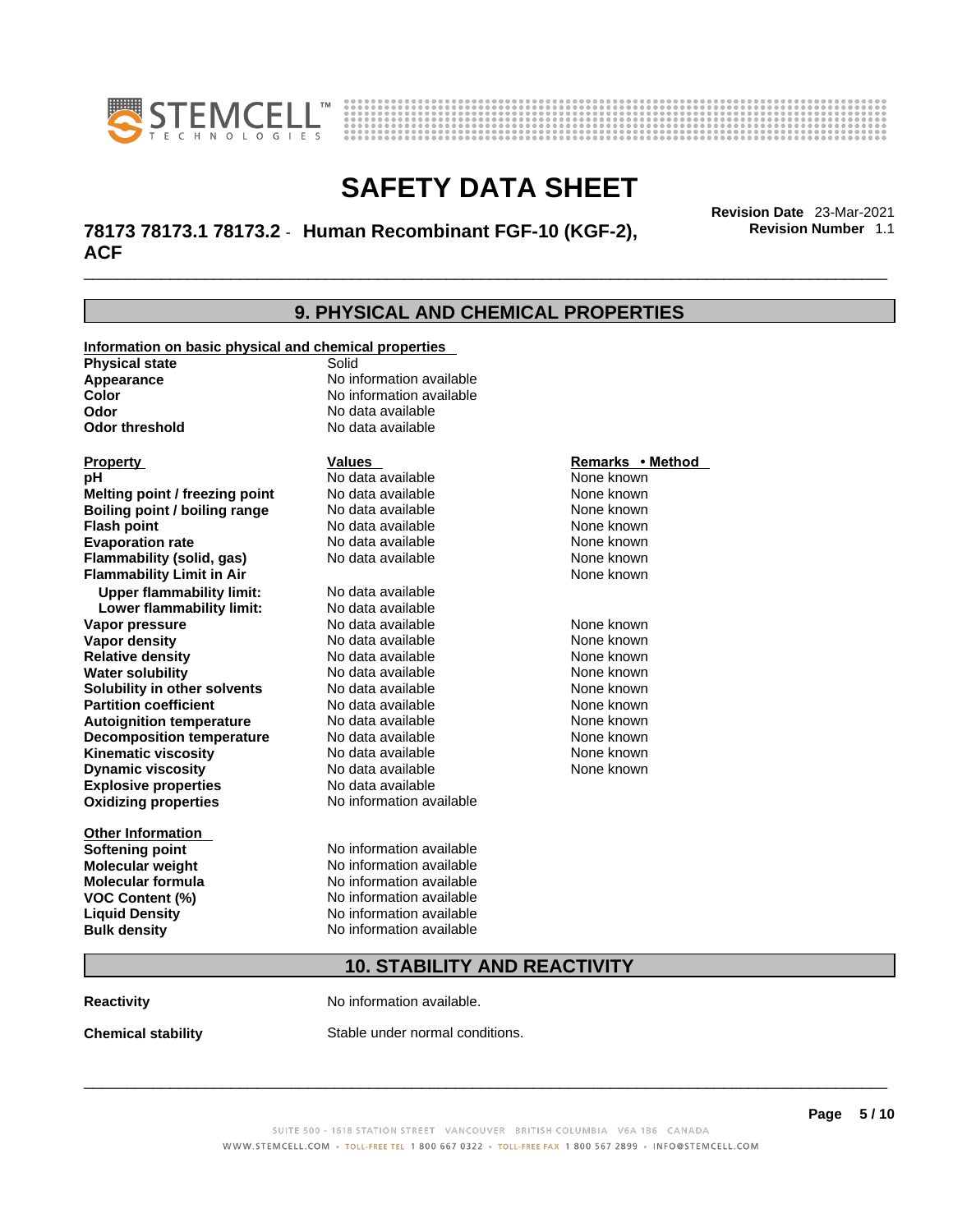



## \_\_\_\_\_\_\_\_\_\_\_\_\_\_\_\_\_\_\_\_\_\_\_\_\_\_\_\_\_\_\_\_\_\_\_\_\_\_\_\_\_\_\_\_\_\_\_\_\_\_\_\_\_\_\_\_\_\_\_\_\_\_\_\_\_\_\_\_\_\_\_\_\_\_\_\_\_\_\_\_\_\_\_\_\_\_\_\_\_\_\_\_\_ **Revision Date** 23-Mar-2021 **78173 78173.1 78173.2** - **Human Recombinant FGF-10 (KGF-2), ACF**

**Revision Number** 1.1

| <b>Possibility of hazardous reactions</b> None under normal processing. |                                                                            |
|-------------------------------------------------------------------------|----------------------------------------------------------------------------|
| Conditions to avoid                                                     | None known based on information supplied.                                  |
| Incompatible materials                                                  | None known based on information supplied.                                  |
|                                                                         | Hazardous decomposition products None known based on information supplied. |

### **11. TOXICOLOGICAL INFORMATION**

### **Information on likely routes of exposure**

### **Product Information**

| <b>Inhalation</b>                                                            | Specific test data for the substance or mixture is not available. |  |
|------------------------------------------------------------------------------|-------------------------------------------------------------------|--|
| Eye contact                                                                  | Specific test data for the substance or mixture is not available. |  |
| <b>Skin contact</b>                                                          | Specific test data for the substance or mixture is not available. |  |
| Ingestion                                                                    | Specific test data for the substance or mixture is not available. |  |
| Symptoms related to the physical, chemical and toxicological characteristics |                                                                   |  |

**Symptoms** No information available.

**Numerical measures of toxicity**

### **Acute toxicity**

**Unknown acute toxicity** 0 % of the mixture consists of ingredient(s) of unknown toxicity

0 % of the mixture consists of ingredient(s) of unknown acute oral toxicity

0 % of the mixture consists of ingredient(s) of unknown acute dermal toxicity

0 % of the mixture consists of ingredient(s) of unknown acute inhalation toxicity (gas)

0 % of the mixture consists of ingredient(s) of unknown acute inhalation toxicity (vapor)

0 % of the mixture consists of ingredient(s) of unknown acute inhalation toxicity (dust/mist) Product Information

### **Delayed and immediate effects as well as chronic effects from short and long-term exposure**

| <b>Skin corrosion/irritation</b> | information<br>N٥<br>available. |
|----------------------------------|---------------------------------|
| <b>Product Information</b>       |                                 |
|                                  |                                 |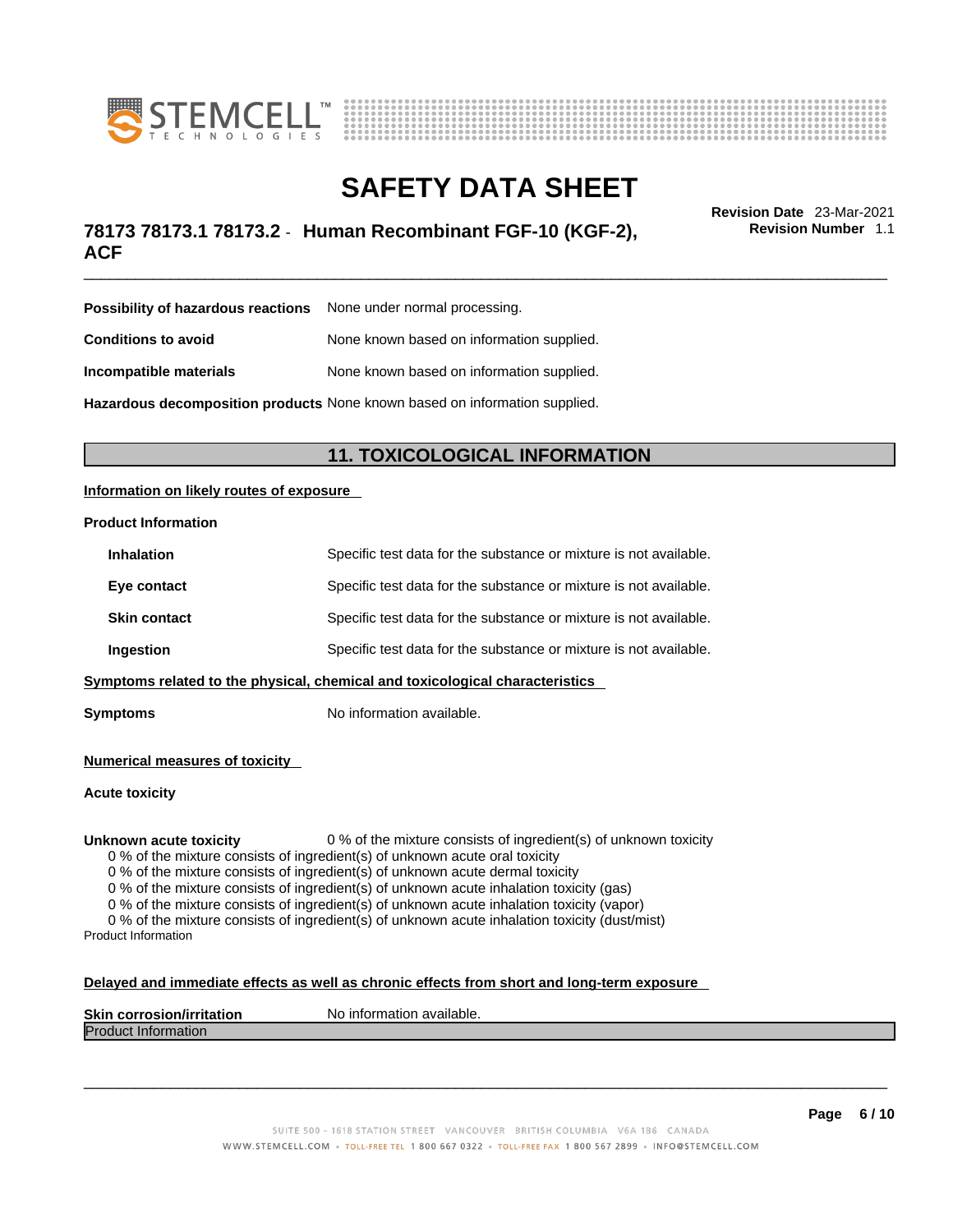

**products** 



# **SAFETY DATA SHEET**

## \_\_\_\_\_\_\_\_\_\_\_\_\_\_\_\_\_\_\_\_\_\_\_\_\_\_\_\_\_\_\_\_\_\_\_\_\_\_\_\_\_\_\_\_\_\_\_\_\_\_\_\_\_\_\_\_\_\_\_\_\_\_\_\_\_\_\_\_\_\_\_\_\_\_\_\_\_\_\_\_\_\_\_\_\_\_\_\_\_\_\_\_\_ **Revision Date** 23-Mar-2021 **78173 78173.1 78173.2** - **Human Recombinant FGF-10 (KGF-2), ACF**

**Revision Number** 1.1

| Serious eye damage/eye irritation<br><b>Product Information</b> | No information available.                                                                               |
|-----------------------------------------------------------------|---------------------------------------------------------------------------------------------------------|
| Respiratory or skin sensitization<br><b>Product Information</b> | No information available.                                                                               |
| Germ cell mutagenicity<br><b>Product Information</b>            | No information available.                                                                               |
| Carcinogenicity                                                 | No information available.                                                                               |
| <b>Reproductive toxicity</b>                                    | No information available.<br><b>Product Information</b>                                                 |
| <b>STOT - single exposure</b>                                   | No information available.<br><b>Product Information</b>                                                 |
| <b>STOT - repeated exposure</b>                                 | No information available.<br>Product Information                                                        |
| <b>Aspiration hazard</b>                                        | No information available.                                                                               |
|                                                                 | <b>12. ECOLOGICAL INFORMATION</b>                                                                       |
| <b>Ecotoxicity</b>                                              | The environmental impact of this product has not been fully investigated.<br><b>Product Information</b> |
| <b>Persistence and degradability</b>                            | No information available.                                                                               |
| <b>Bioaccumulation</b>                                          | There is no data for this product.                                                                      |
| Other adverse effects                                           | No information available.                                                                               |
|                                                                 | <b>13. DISPOSAL CONSIDERATIONS</b>                                                                      |
| <b>Waste treatment methods</b>                                  |                                                                                                         |
| Waste from residues/unused                                      | Dispose of in accordance with local regulations. Dispose of waste in accordance with                    |

environmental legislation.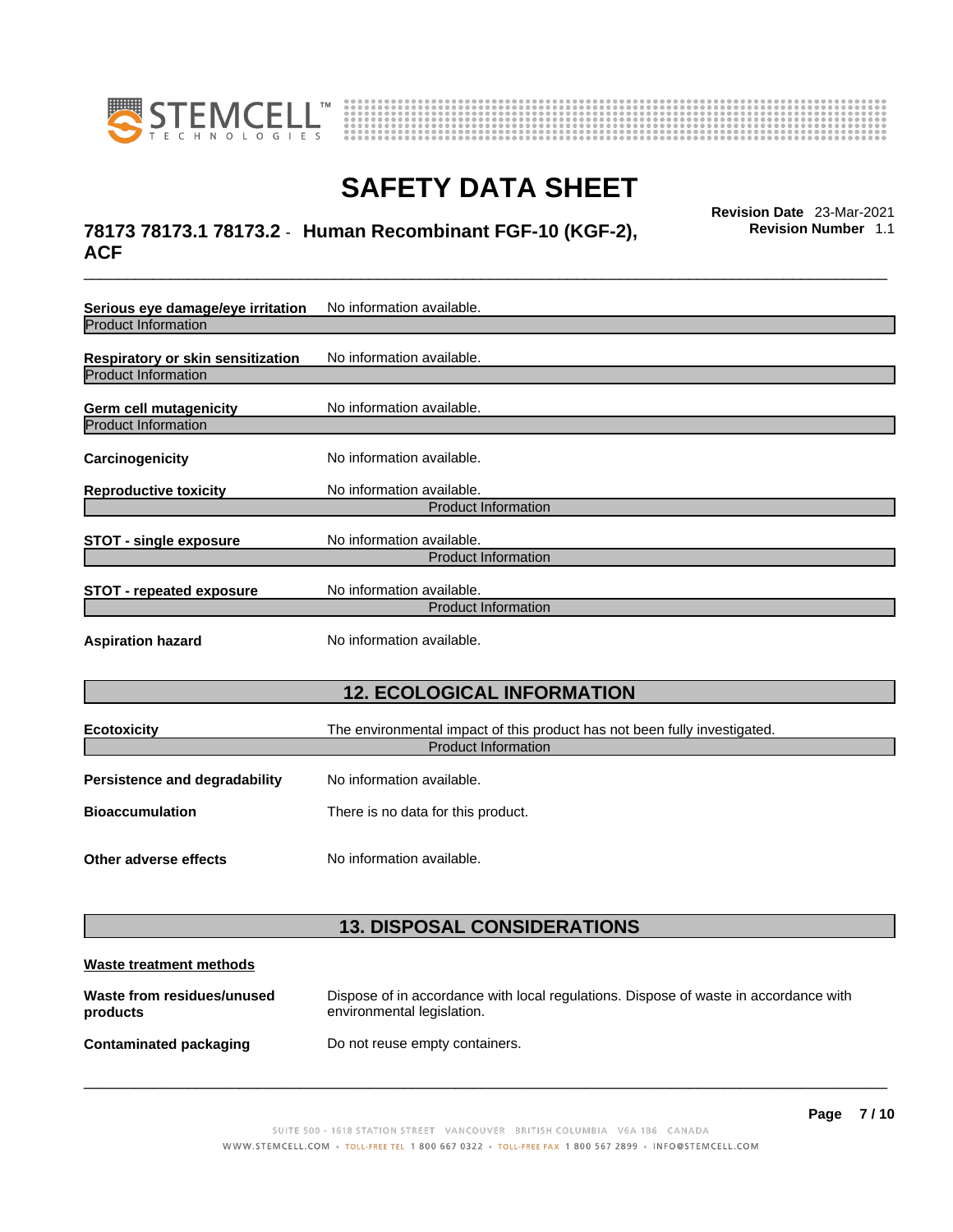



\_\_\_\_\_\_\_\_\_\_\_\_\_\_\_\_\_\_\_\_\_\_\_\_\_\_\_\_\_\_\_\_\_\_\_\_\_\_\_\_\_\_\_\_\_\_\_\_\_\_\_\_\_\_\_\_\_\_\_\_\_\_\_\_\_\_\_\_\_\_\_\_\_\_\_\_\_\_\_\_\_\_\_\_\_\_\_\_\_\_\_\_\_ **Revision Date** 23-Mar-2021 **78173 78173.1 78173.2** - **Human Recombinant FGF-10 (KGF-2), ACF** 

### **14. TRANSPORT INFORMATION**

| DOT         | Not regulated |
|-------------|---------------|
| <u>TDG</u>  | Not regulated |
| <b>MEX</b>  | Not regulated |
| ICAO (air)  | Not regulated |
| IATA        | Not regulated |
| <b>IMDG</b> | Not regulated |
| <b>RID</b>  | Not regulated |
| <b>ADR</b>  | Not regulated |
| <b>ADN</b>  | Not regulated |

### **15. REGULATORY INFORMATION**

| <b>International Inventories</b> |                 |  |
|----------------------------------|-----------------|--|
| TSCA                             | Does not comply |  |
| <b>DSL/NDSL</b>                  | Does not comply |  |
| <b>EINECS/ELINCS</b>             | Does not comply |  |
| <b>ENCS</b>                      | Does not comply |  |
| <b>IECSC</b>                     | Does not comply |  |
| KECL                             | Does not comply |  |
| <b>PICCS</b>                     | Does not comply |  |
| <b>AICS</b>                      | Does not comply |  |
|                                  |                 |  |

 **Legend:** 

 **TSCA** - United States Toxic Substances Control Act Section 8(b) Inventory

 **DSL/NDSL** - Canadian Domestic Substances List/Non-Domestic Substances List

 **EINECS/ELINCS** - European Inventory of Existing Chemical Substances/European List of Notified Chemical Substances

 **ENCS** - Japan Existing and New Chemical Substances

**IECSC** - China Inventory of Existing Chemical Substances

 **KECL** - Korean Existing and Evaluated Chemical Substances

 **PICCS** - Philippines Inventory of Chemicals and Chemical Substances

 **AICS** - Australian Inventory of Chemical Substances

 $\_$  ,  $\_$  ,  $\_$  ,  $\_$  ,  $\_$  ,  $\_$  ,  $\_$  ,  $\_$  ,  $\_$  ,  $\_$  ,  $\_$  ,  $\_$  ,  $\_$  ,  $\_$  ,  $\_$  ,  $\_$  ,  $\_$  ,  $\_$  ,  $\_$  ,  $\_$  ,  $\_$  ,  $\_$  ,  $\_$  ,  $\_$  ,  $\_$  ,  $\_$  ,  $\_$  ,  $\_$  ,  $\_$  ,  $\_$  ,  $\_$  ,  $\_$  ,  $\_$  ,  $\_$  ,  $\_$  ,  $\_$  ,  $\_$  ,

**Revision Number** 1.1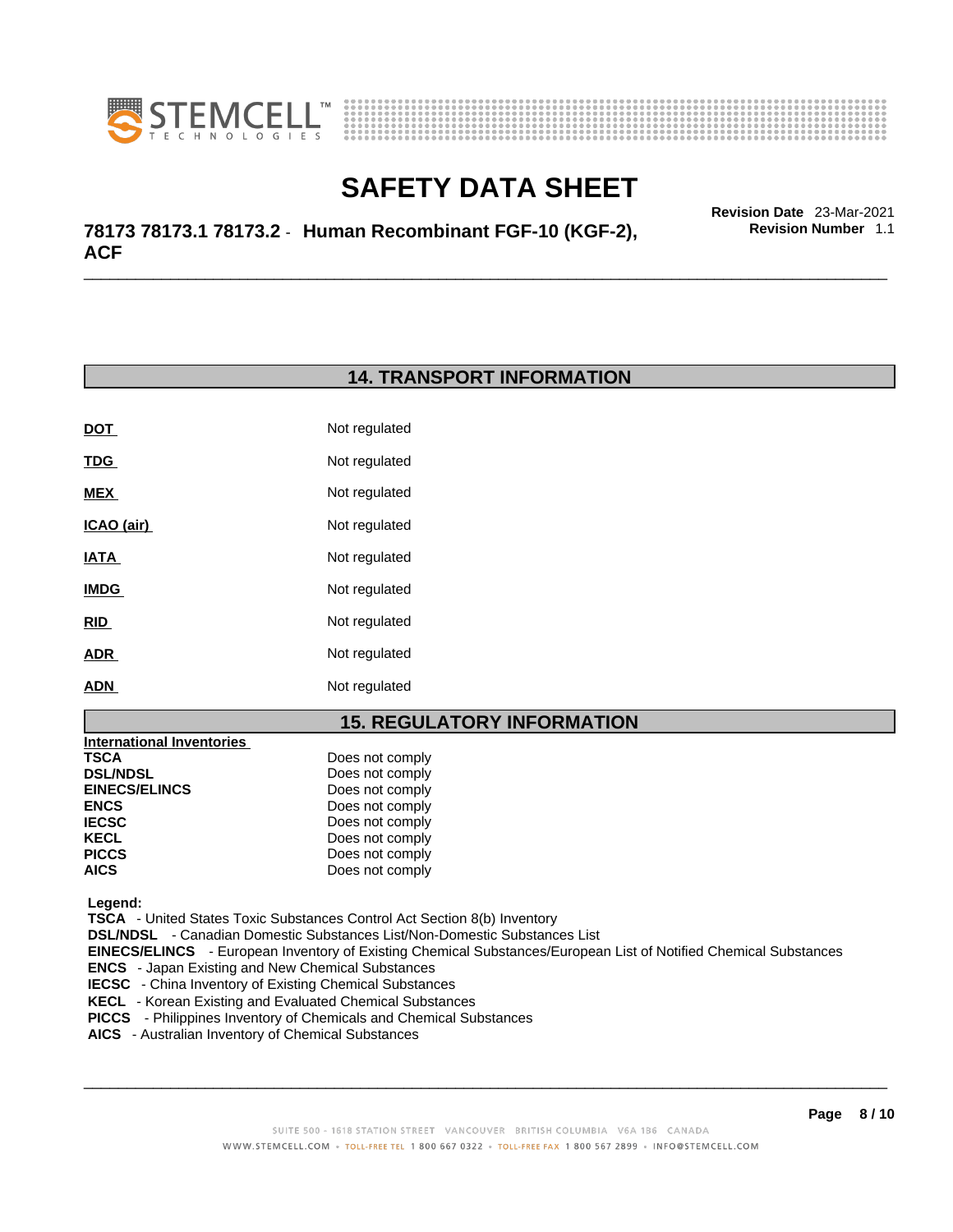



## \_\_\_\_\_\_\_\_\_\_\_\_\_\_\_\_\_\_\_\_\_\_\_\_\_\_\_\_\_\_\_\_\_\_\_\_\_\_\_\_\_\_\_\_\_\_\_\_\_\_\_\_\_\_\_\_\_\_\_\_\_\_\_\_\_\_\_\_\_\_\_\_\_\_\_\_\_\_\_\_\_\_\_\_\_\_\_\_\_\_\_\_\_ **Revision Date** 23-Mar-2021 **78173 78173.1 78173.2** - **Human Recombinant FGF-10 (KGF-2), ACF**

**Revision Number** 1.1

### **US Federal Regulations**

#### **SARA 313**

Section 313 of Title III of the Superfund Amendments and Reauthorization Act of 1986 (SARA). This product does not contain any chemicals which are subject to the reporting requirements of the Act and Title 40 of the Code of Federal Regulations, Part 372.

| SARA 311/312 Hazard Categories    |    |  |
|-----------------------------------|----|--|
| Acute health hazard               | Nο |  |
| <b>Chronic Health Hazard</b>      | Nο |  |
| Fire hazard                       | Nο |  |
| Sudden release of pressure hazard | No |  |

**Reactive Hazard** No

#### **CWA (Clean WaterAct)**

This product does not contain any substances regulated as pollutants pursuant to the Clean Water Act (40 CFR 122.21 and 40 CFR 122.42).

#### **CERCLA**

This material, as supplied, does not contain any substances regulated as hazardous substances under the Comprehensive Environmental Response Compensation and Liability Act (CERCLA) (40 CFR 302) or the Superfund Amendments and Reauthorization Act (SARA) (40 CFR 355). There may be specific reporting requirements at the local, regional, or state level pertaining to releases of this material.

### **US State Regulations**

### **California Proposition 65**

This product does not contain any Proposition 65 chemicals.

### **U.S. State Right-to-Know Regulations**

**US State Regulations** This product does not contain any substances regulated by state right-to-know regulations

### **U.S. EPA Label Information**

**EPA Pesticide Registration Number** Not applicable

### **16. OTHER INFORMATION, INCLUDING DATE OF PREPARATION OF THE LAST REVISION**

**Prepared By, The Control Control. STEMCELL Technologies Canada Inc.**